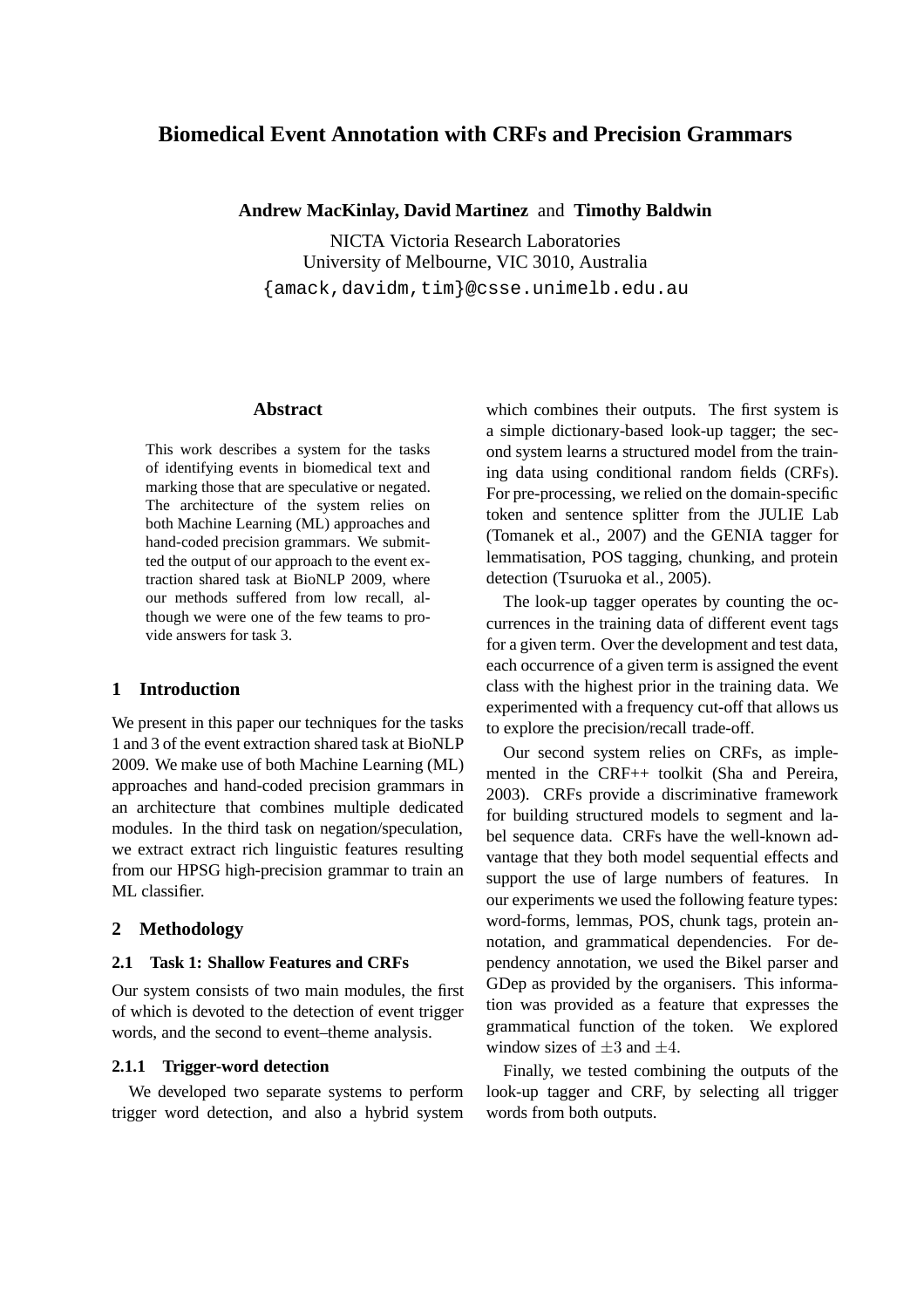### **2.1.2 Event-theme construction**

We constructed the output for task 1 by differentiating among three types of events, according to their expected themes: basic events, binding events, and regulation events. We applied a simple strategy, assigning the closest events or proteins within a given sentence as themes.

For the basic events, we simply assigned the closest protein, an approach that we found to perform well over the training and development data. For binding events, we estimated the maximum distance away from the event word(s) for themes, and the maximum number of themes. For regulation events, we had to choose between proteins or events as themes, and the CAUSE field was also required. Again, we relied on a maximum distance threshold, and gave priority to events over proteins as themes. We removed regulation events as theme candidates, since our basic approach could not indicate the direction of the regulation. We also tested predicting the CAUSE by relying on the protein closest to the regulation event.

# **2.2 Task 3: Deep Parsing and Maximum Entropy classification**

For task 3 we ran a syntactic parser over the abstracts and used the outputs to construct feature vectors for a machine learning algorithm. We built two classifiers (possibly with overlapping sets of feature vectors) for each training run: one to identify speculation and one for negation. We deliberately built a separate binary classifier for each task instead of a single four-class classifier, since the problem naturally decomposes this way. Speculation and negation are independent of one another (informally, not statistically) and it enables us to focus on feature engineering for each subtask.

#### **2.2.1 Deep Parsing with the ERG**

It seemed likely that syntactico-semantic analysis would be useful for task 3. To identify negation or speculation with relatively high precision, it is probable that knowledge of the relationships of possibly distant elements (such as the negation particle *not*) to a particular target word would provide valuable information for classification.

Further to this, it was our intention to evaluate the utility of deep parsing in such an approach,

rather than a shallower annotation such as the output of a dependency parser. With this in mind, we selected the English Resource Grammar<sup>1</sup> (ERG: Copestake and Flickinger (2000)), an open-source, broad-coverage high-precision grammar of English in the HPSG framework.

While the ERG is relatively robust across different domains, it is a general-purpose resource, and there are some aspects of the language used in the biomedical abstracts that cause difficulties; unknown word handling is especially important given the nature of terms in the domain. Fortunately we can make some optimisations to mitigate this. The GENIA tagger mentioned in Section 2.1.1 provides both POS and named entity annotations, which we used to constrain the input to the ERG in two ways:

- Biological named entities identified by the GE-NIA tagger are flagged as such, and the parser does not attempt to decompose them.
- POS tags are appended to each input token to constrain the token to an appropriate category if it is absent from the ERG lexicon.

With these modifications to the parser, as well as preprocessing to handle differences in the tokenisation expected by the ERG to the output of the tagger, we were able to obtain a spanning parse for 72% of the training sentences. This still leaves 28% of the sentences inaccessible – the need for a fallback strategy is discussed further in Section 4.2.

### **2.2.2 Feature Extraction from RMRSs**

Rather than outputting syntactic parse trees, the ERG can also produce output in particular semantic formalisms: Minimal Recursion Semantics (MRS: Copestake et al. (2005)) and the closely related Robust Minimal Recursion Semantics (RMRS: Copestake (2004)). For our feature generation here we make use of the latter.

Figure 1 shows an example RMRS obtained from one of the training documents. While there is insufficient space to give a complete treatment here, we highlight several aspects for expository purposes.

<sup>&</sup>lt;sup>1</sup>Specifically the July 2008 version, downloadable from http://lingo.stanford.edu/ftp/test/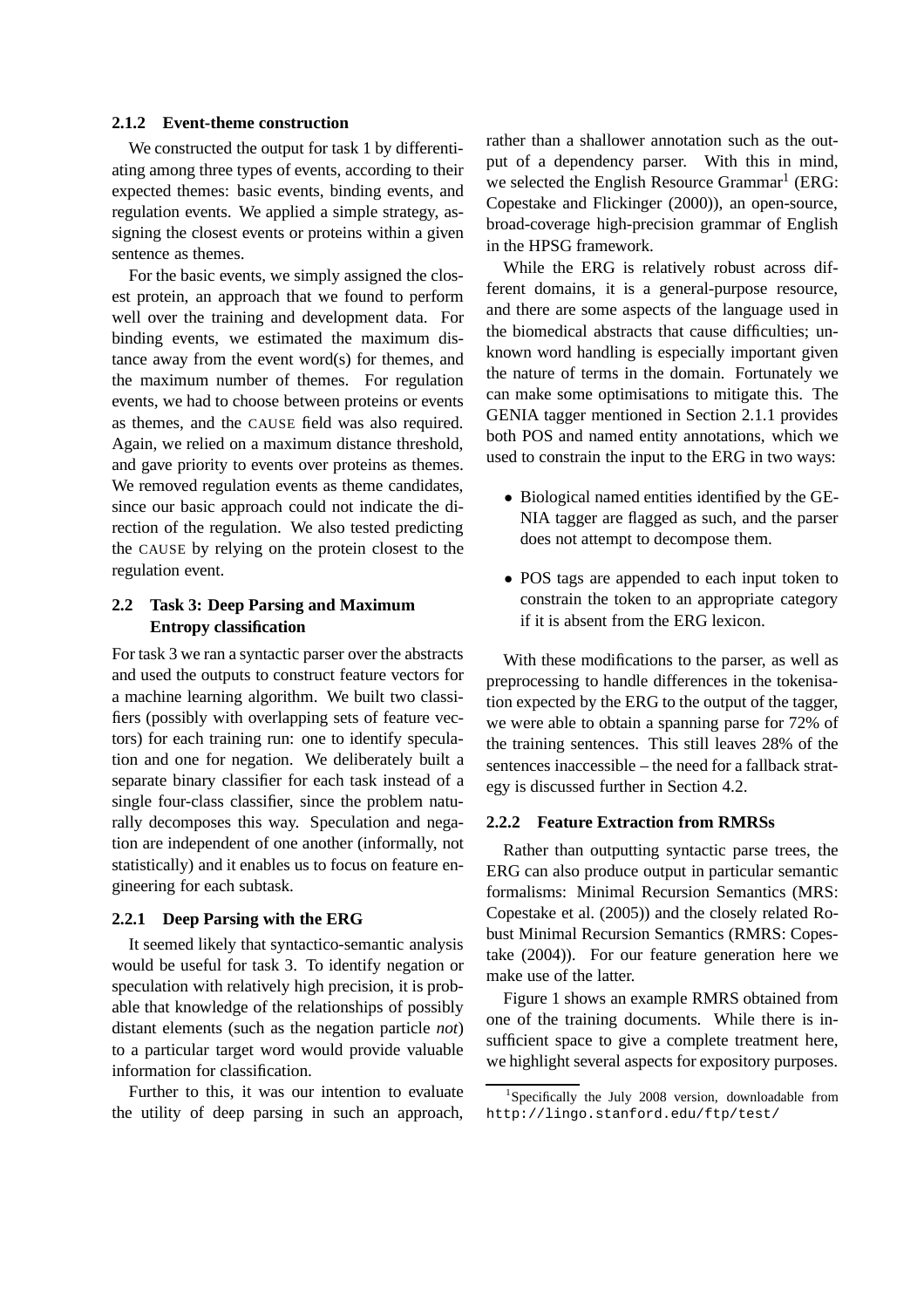```
l1,
\{ 13: \text{thus a } 1 \langle 62:67 \rangle \text{ (e5, ARG1: h4)},\}l16: generic_unk_nom_rel\langle 68:78 \rangle(x11, CARG: 'nf- kappa _b'),
  l6: udef q rel(68:89)(x9, RSTR: h8, BODY: h7),
 l10: compound_rel(68:89)(e12, ARG1: x9, ARG2: x11),113: udef q rel(68:89)(x11, RSTR: h15, BODY: h14),
 l101: activation n 1\langle 79:89\rangle(x9),
 l17: neg_{rel}(94:97)(e19, ARG1: h18),
 l20: require v 1/98:106/(e2, ARG1: u21, ARG2: x9),
 l102: parg_d_rel(98:106)(e22, ARG1: e2, ARG2: x9),
 l103: for p(107:110)(e24, ARG1: e2, ARG2: x23),
 134: generic_unk_nom_rel\langle111:129\rangle(x29,
   CARG: 'neuroblastoma cell'),
  l25: udef q rel(111:146)(x23, RSTR: h27, BODY: h26),
 128: compound_rel\langle 111:146 \rangle(e30, ARG1: x23, ARG2: x29),
 131: udef q rel(111:146)(x29, RSTR: h33, BODY: h32),
 l104: differentiation n of(130:146)(x23, ARG1: u35),
{ h4 qeq l17, h8 qeq l10, h15 qeq l16, h18 qeq l20, h27 qeq l28,
   h33 qeq l34 },
```
Figure 1: RMRS representation of the sentence *Thus NFkappa B activation requires neuroblastoma cell differentiation* showing, in order, elementary predicates, qeqconstraints, and in-g constraints

The primary component of an RMRS is bag of elementary predicates, or EPs. Each EP shown has: (a) a label, such as 'l104'; (b) a predicate name, such as ' differentiation n<sub>-1</sub>' (where 'n' indicates the partof-speech); (c) character indices to the source sentence; and (d) a set of arguments. The first argument is always ARG0 and is afforded special status, generally referring to the variable introduced by the predicate. Subsequent arguments are labelled according to the relation of the argument to the predicate. Arguments can be variables such as 'e30' or 'x23' (where the first letter indicates the nature of the variable – 'e' referring to events and 'x' to entities), or handles such as 'h33'.

These handles are generally used in the qeq constraints, which relate a handle to a label, indicating a particular kind of outscoping relationship between the handle and the label – either that the handle and label are equal or that the handle is equal to the label except that one or more quantifiers occur between the two (the name is derived from 'equality module quantifiers'). Finally there are in-g constraints which indicate that labels can be treated as equal. For our purposes this simply affects which qeq constraints they participate in  $-$  for example from the in-g constraint 'l28 in-g l104' and the qeq constraint

- 'h27 qeq l28', we can also infer that 'h27 qeq l104'. In constructing features, we make use of:
	- The *outscopes* relationship (specifically qeqoutscopes) – if  $EP$  A has a handle argument which qeq-outscopes the label of EP B, A is said to immediately outscope <sup>B</sup>; outscopes is the transitive closure of this.
	- The shared-argument relationship, where EPs <sup>C</sup> and <sup>D</sup> refer to the same variable in one or more of their argument positions. We also in some cases make further restrictions on the types of arguments (ARG0, RSTR, etc) that may be shared on either end of the relationship.

### **2.2.3 Feature Sets and Classification**

Feature vectors for a given event are constructed on the basis of the trigger word for the particular event, which we assume has already been identified; a natural consequence is that all events with the same trigger words have identical feature vectors. We use the term trigger EPs to describe the EP(s) which correspond to that trigger word – i.e. those whose character span encompasses the trigger word. We have a potentially large set of related EPs (with the kinds of relationships described above), which we filter to create the various feature sets, as outlined below.

We have several feature sets targeted at identifying negation:

- NEGOUTSCOPE2: If any EPs in the RMRS have predicate names in  $\{no_q, \textit{but}+not_c,$  $\text{nor } c$ ,  $\text{only } a$ ,  $\text{never } a$ ,  $\text{not}+\text{as}+\text{vet } a$ , *not+as+yet a*, *unable a*, *neg rel*}, and that EP outscopes a trigger EP, set a general feature as well as a specific one for the particle.
- NEGCONJINDEX: If any EPs in the RMRS have predicate names in  $\{$ *not\_c*, *but+not\_c*, *nor*  $c$ , the R-INDEX (RHS of a conjunction) of that EP is the ARG0 a trigger EP, set a general feature as well as a specific one for the particle – capturing the notion that these conjunctions are semantically negative for the particle on the right. This also had a corresponding feature for the L-INDEX of *nor c*, corresponding to the LHS of the *neither...nor* construction.

<sup>{</sup> l10 in-g l101, l20 in-g l102, l20 in-g l103, l28 in-g l104 }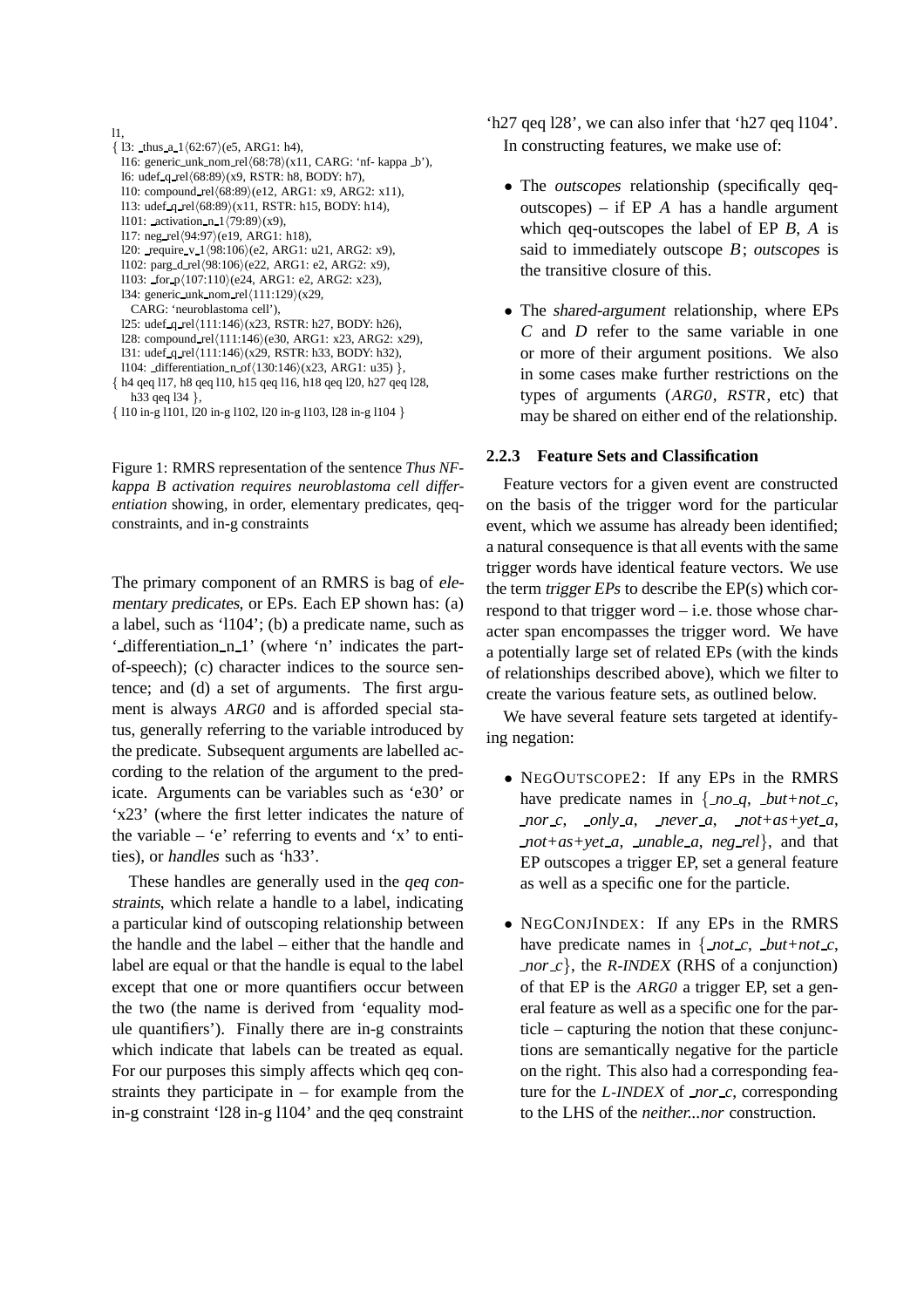• ARG0NEGOUTSCOPEESA: For any EPs which have an argument that matches the ARG0 of a trigger EP, if they are outscoped by an EP whose predicate name is in the list  $\{\underline{\hspace{6pt}}\ \textit{only\_a}, \textit{never\_a}, \textit{not+as+yet\_a},\}$ *not+as+yet a*, *unable a*, *neg rel*}, set a general feature to true, as well as features for the name of the outscoping and outscoped EPs. This is designed to catch trigger EP which are nouns, where the verb of which they are subject or object (or indeed an adjective/preposition to which they are linked) is semantically negated.

And several targeted at identifying speculation:

- SPECVOBJ2: if a verb is a member of the set { *investigate*, *study*, *examine*, *test*, *evaluate*, *observe*} and its ARG2 (which corresponds to the verb object) is the ARG0 of a trigger EP. This has a general feature for if any of the verbs match, and a feature which is specific to each verb in the target list.
- SPECVOBJ2+WN: as above, but augment the list of seed verbs with a list of WordNet sisters (i.e. any lemmas from any synsets for the verb), and add a feature which is set for the seed verbs which gave rise to other sister verbs.
- MODALOUTSCOPE: modal verbs (*can*, *should*, etc) may be strong indicators of speculation; this sets a value when the trigger EP is outscoped by any predicate corresponding to a modal, both as a general feature and a specific feature for the particular modal.
- ANALYSISSA: the ARGO of the trigger EP is also an argument of an EP with the predicate name *analysis n*. Such constructions involving the word *analysis* are relatively frequent in speculative events in the data.

And some general features, aiming to see if the learning algorithm could pick up other patterns we had missed:

• TRIGPREDPROPS: Set a feature value for the predicate name of each trigger EP, as well as the POS of each trigger EP.

- TRIGOUTSCOPES: Set a feature value for the predicate name and POS of each EP that is outscoped by the trigger EP.
- MODADJ: Set a feature value for any EPs which have an ARG1 which matches the ARG0 of the trigger EP if their POS is marked as adjective or adverb.
- $\bullet$  +CONJ: This is actually a variant on the feature extraction method, which attempts to abstract away the effect of conjunctions. If the trigger EP is a member of a conjunction (i.e. shares an ARG0 with the L-INDEX or R-INDEX of a conjunction), also treat the EPs which are conjunction parents (and their conjunctive parents if they exist) as trigger EPs in the feature construction.

# **2.2.4 Implementation**

To produce training data to feed into a classifier, we parsed as many sentences as possible using the ERG, and used the output RMRSs to create training data using various combinations of the feature sets described above. The construction of features, however, presupposes annotations for the events and trigger words. For producing training data, we used the provided trigger annotations. For the test phase, we simply use the outputs of the classifier we built in phase 1, selecting the combination with the best performance over the development set. This pipeline architecture places limits on annotation performance – in particular, the recall in task 1 is an upper bound on task 3 recall. We used a maximum entropy classification algorithm for the ML component here – it has a low level of parameterization and is a solid performer in NLP tasks. The implementation we used was Zhang Le's Maxent Toolkit.<sup>2</sup>

# **3 Development experiments**

# **3.1 Task 1**

We devised a set of experiments over the trial, training, and development data in order to estimate the parameters for our final submission. Using the trial data, we performed manual error analysis on the rules used to construct events. With the training

 $^{2}$ http://homepages.inf.ed.ac.uk/s0450736/ maxent\_toolkit.html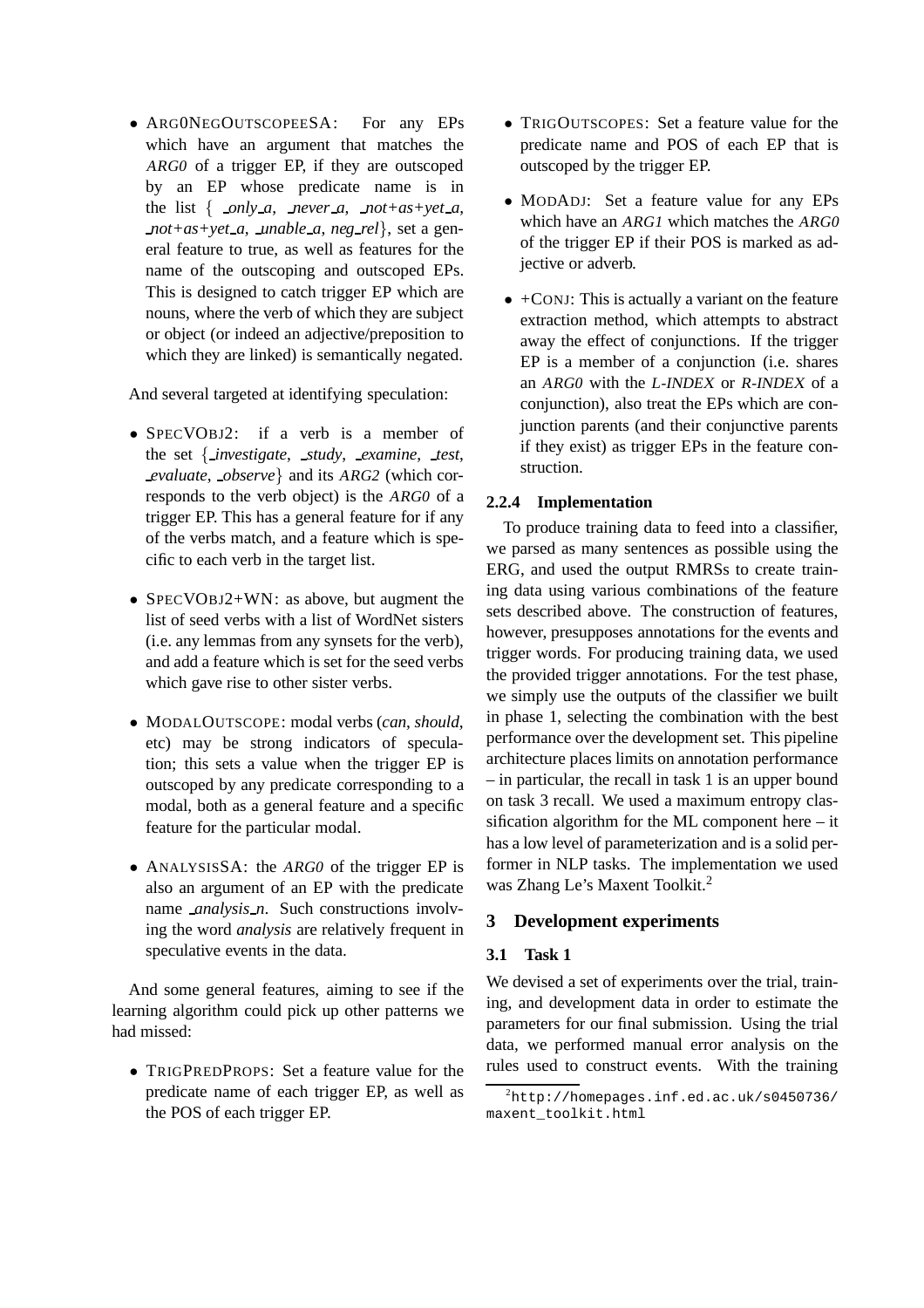data, we performed our own evaluation based on cross-validation to detect trigger words and construct events. For the experiments over the development data, we relied on the evaluation interface provided by the organisation. We focused on testing the following modules: look-up tagger, CRF, combined system, and event construction.

First, we tuned the parameters of our look-up tagger over the training data. We used a threshold on the minimum number of term occurrences required to use the class information for that term from the training data. We evaluated thresholding on raw frequencies, and also on the percentage of occurrences of the term that were linked to the majority event. In cross-validation over the training data, we found that the raw-frequency threshold worked best, achieving a maximum F-score of 38.86%, as compared to 30.81% for the percentage approach (the results are shown in the bottom part of Table 1). We also estimated the frequency threshold as  $\geq 25$ , and observed that most of the terms identified consisted of a single word, due to data sparseness in the training set.

Our next experiments are devoted to the CRF system, focusing on feature engineering. The results over the training data for: (a) the full feature set, and (b) removing one feature type at a time, are shown in Table 1, for windows of size  $\pm 3$  and  $\pm 4$ . We can see that the best F-score is achieved by the  $\pm 3$  wordwindow system when removing the syntactic dependencies from Bikel's parser. These results improved over the look-up system.

As a final experiment on feature combinations and window size, we used the development evaluation interface. We submitted the best combinations shown in the above experiment, and also syntactic dependencies extracted with GDep. We observed the same behaviour as in training data, with the  $\pm 3$ word window obtaining the best F-score, and syntactic dependencies harming performance. These results are shown in the upper part of Table 2. Our final CRF system used this configuration  $(\pm 3 \text{ word})$ window and all feature types except syntactic dependencies).

Our next step was to test the integration of the look-up tagger and CRF into a single system. We observed that by combining the outputs directly we

| W. size           | Feats.          | Rec.  | Prec. | FSc.  |
|-------------------|-----------------|-------|-------|-------|
| $+3$              | All             | 30.28 | 64.44 | 41.20 |
| $+3$              | $-synt.$ dep.   | 30.20 | 65.01 | 41.24 |
| $+3$              | $-$ protein NER | 28.04 | 65.73 | 39.31 |
| $\pm 3$           | $-$ chunking    | 30.13 | 65.16 | 41.20 |
| $+3$              | $-$ POS         | 29.68 | 65.25 | 40.80 |
| $+3$              | -lemma          | 27.96 | 62.60 | 38.66 |
| $\pm 3$           | -word form      | 29.98 | 63.81 | 40.79 |
| $+4$              | All             | 28.86 | 66.15 | 40.19 |
| $+4$              | $-synt.$ dep.   | 29.75 | 67.06 | 41.22 |
| $+4$              | $-$ protein NER | 28.11 | 66.73 | 39.56 |
| $+4$              | $-$ chunking    | 28.56 | 66.61 | 39.98 |
| $+4$              | $-POS$          | 28.19 | 66.67 | 39.62 |
| $+4$              | -lemma          | 26.55 | 65.20 | 37.73 |
| $+4$              | -word form      | 28.19 | 65.28 | 39.38 |
| Look-up $freq.$ ) |                 | 52.14 | 30.97 | 38.86 |
| Look-up (perc.)   |                 | 38.20 | 25.82 | 30.81 |

Table 1: Trigger-word detection performance over training data. Results for the look-up tagger and CRFs with the full feature set and when removing one feature type at a time, for 3 and 4 word windows. The best results per column are shown in bold.

| W. size         | Feats.      | Rec.  | Prec. | FSc.  |
|-----------------|-------------|-------|-------|-------|
| $\pm 3$         | All - synt. | 17.55 | 56.17 | 26.75 |
| $+4$            | All - synt. | 17.38 | 56.75 | 26.62 |
| $+3$            | All (GDep)  | 15.48 | 58.69 | 24.50 |
| Combined (All)  |             | 26.94 | 27.83 | 27.38 |
| Combined (Best) |             | 21.24 | 39.92 | 27.73 |

Table 2: Performance of selected feature and windowsize combinations over development data. Best results per column are given in bold.

could improve over the recall of CRF, and achieve higher F-score. This approach is referred to as "Combined (All)" in Table 2. We also tested the results when choosing either the look-up tagger or CRF depending on their performance over each event in the training data. The results of this system ("Combined (Best)") show a slight improvement over the basic combination.

Finally, we analysed the results of the event construction step. We used the gold-standard trigger annotation over the trial data and analysed the errors of our rules. We found out that there were three main types of error: (1) incorrect assignation of regulation themes; (2) trigger words having multiple themes; and (3) themes crossing sentence boundaries. We plan to address these problems in future work. We also observed that predicting CAUSE for the regulatory events caused the F-score to drop, resulting in us removing this functionality from the system.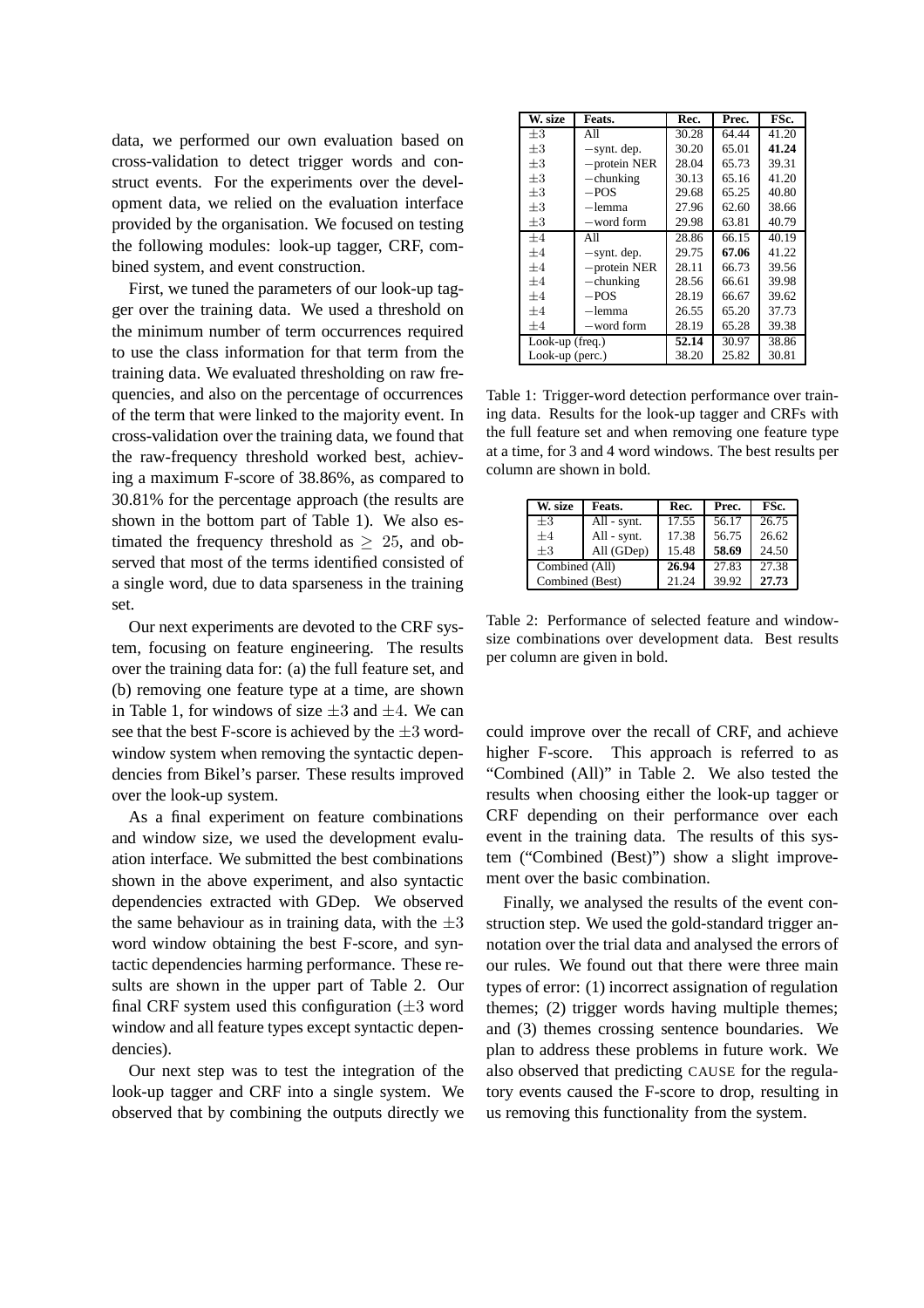| N1: NEGOUTSCOPE2+CONJ, NEGCONJINDEX                        |         |
|------------------------------------------------------------|---------|
| N2: NI, TRIGPREDPROPS                                      |         |
| N3: NI, ARGONEGOUTSCOPEESA                                 |         |
| N4: N3, TRIGPREDPROPS, NEGVOUTSCOPE                        |         |
| N5: N3. NEGVOUTSCOPE                                       |         |
| S1: SPECVOBJ2+WN+CONJ, ANALYSISSA                          |         |
| S2: S1, TRIGPREDPROPS                                      |         |
| S3: S1, MODADJ, MODALOUTSCOPE                              |         |
| S4: S3. TRIGOUTSCOPES                                      |         |
| S5: SPECVOBJ2+WN+CONJ,                                     | MODADJ. |
| MODALOUTSCOPE, TRIGOUTSCOPES                               |         |
| Context window of lemmatized tokens: $x$ preceding and $y$ |         |
| following.                                                 |         |

Table 3: Task 3 feature sets

## **3.2 Task 3**

We evaluated the classification performance of various feature sets (including some not described here) using 10-fold cross-validation over the training data in the initial stages. We ran various combinations of the most promising features over the development data and evaluated their relative performance in an attempt to avoid overfitting.

To evaluate the performance boost we got in task 3 relative to more naive methods, we also experimented with feature sets based on a bag-of-words approach with a sliding context window of lemmatised tokens on either side. We evaluated all combinations of preceding and following context window sizes from 0 to 3. There are features for tokens that precede the trigger, follow the trigger, or lie anywhere within the context window, as well as for the trigger itself. A 'token' here may also be a named biological entity (protein etc) produced by GENIA tagger in our preprocessing phase, which would not be lemmatised. For comparability we only evaluate these features for sentences which we were able to parse. For the best performing baseline and RMRSbased feature sets, we also tested them in combination to see whether the features produced were complementary.

In Table 4 we present the results over the development data, using the provided gold-standard annotations of trigger words, as well as some selected results for our other task 1 outputs. The gold-standard figures are unrealistically high compared to what we would expect to achieve against the test data, but they are indicative at least of what we could achieve with a perfect event classifier. Similar to

| Task 1     | Mod  | Feats.            | Rec. | Prec. | FSc. |
|------------|------|-------------------|------|-------|------|
| Gold       | Spec | $B+2$             | 23.2 | 40.0  | 29.3 |
| Gold       | Spec | $B^{+5}$<br>-3    | 22.1 | 47.7  | 30.2 |
| Gold       | Spec | S2                | 15.8 | 83.3  | 26.5 |
| Gold       | Spec | S3                | 18.9 | 78.3  | 30.5 |
| Gold       | Spec | $S3, B_{-2}^{+2}$ | 21.1 | 58.8  | 31.0 |
| Gold       | Spec | $S3, B_{-3}^{+5}$ | 23.2 | 57.9  | 33.1 |
| Comb(best) | Spec | S3                | 4.2  | 21.0  | 7.0  |
| Gold       | Spec | S4                | 17.9 | 94.4  | 30.1 |
| Gold       | Spec | S5                | 17.9 | 100.0 | 30.4 |
| Gold       | Neg  | $B_{+0}$          | 14.0 | 33.3  | 19.7 |
| Gold       | Neg  | $B^{+1}$<br>$-3$  | 15.0 | 30.2  | 20.0 |
| Gold       | Neg  | N <sub>2</sub>    | 19.6 | 61.8  | 29.8 |
| Comb(best) | Neg  | N <sub>2</sub>    | 0.9  | 7.7   | 1.7  |
| Gold       | Neg  | N3                | 15.9 | 68.0  | 25.8 |
| Gold       | Neg  | N4                | 19.6 | 67.7  | 30.4 |
| Gold       | Neg  | $N4,B_{-3}^{+1}$  | 22.4 | 52.2  | 31.4 |
| Gold       | Neg  | $N4, B_{-2}^{+0}$ | 24.3 | 68.4  | 35.9 |
| Gold       | Neg  | N5                | 16.8 | 69.2  | 30.1 |

Table 4: Results (exact match) over development data for task 3 using gold-standard event/trigger annotations and selected other annotations for task 1. Feature sets described in Table 3

task 1, our system shows reasonable precision but suffers badly in recall. The substantially poorer performance when using our own annotations for the input events is discussed in more detail in Section 4.2

One area where we could improve is to go after the 30% of sentences for which we do not have a spanning parse and resultant RMRS. To reuse existing infrastructure, we could produce RMRS output from an alternative processing component with broader coverage but less precision. Several methods exist to do this – e.g. producing RMRS output from RASP (Briscoe et al., 2006) is described in Frank (2004). However there is clearly room for improvement in the remaining 70% of sentences which we can parse – our results in Table 4 are still well below the limit of roughly  $70\%$  recall.<sup>3</sup>

Additional lexical resources beyond WordNet, particularly domain-specific ones, are likely to be useful in boosting performance since they will help maximally utilise the training data. Additionally, we have not yet made use of other event annotations apart from the trigger words – features based on characteristics such as the event class or properties of the event arguments could also be useful.

<sup>&</sup>lt;sup>3</sup>We have not performed any analysis to verify whether the number of events per sentence differs between parseable and unparseable sentences.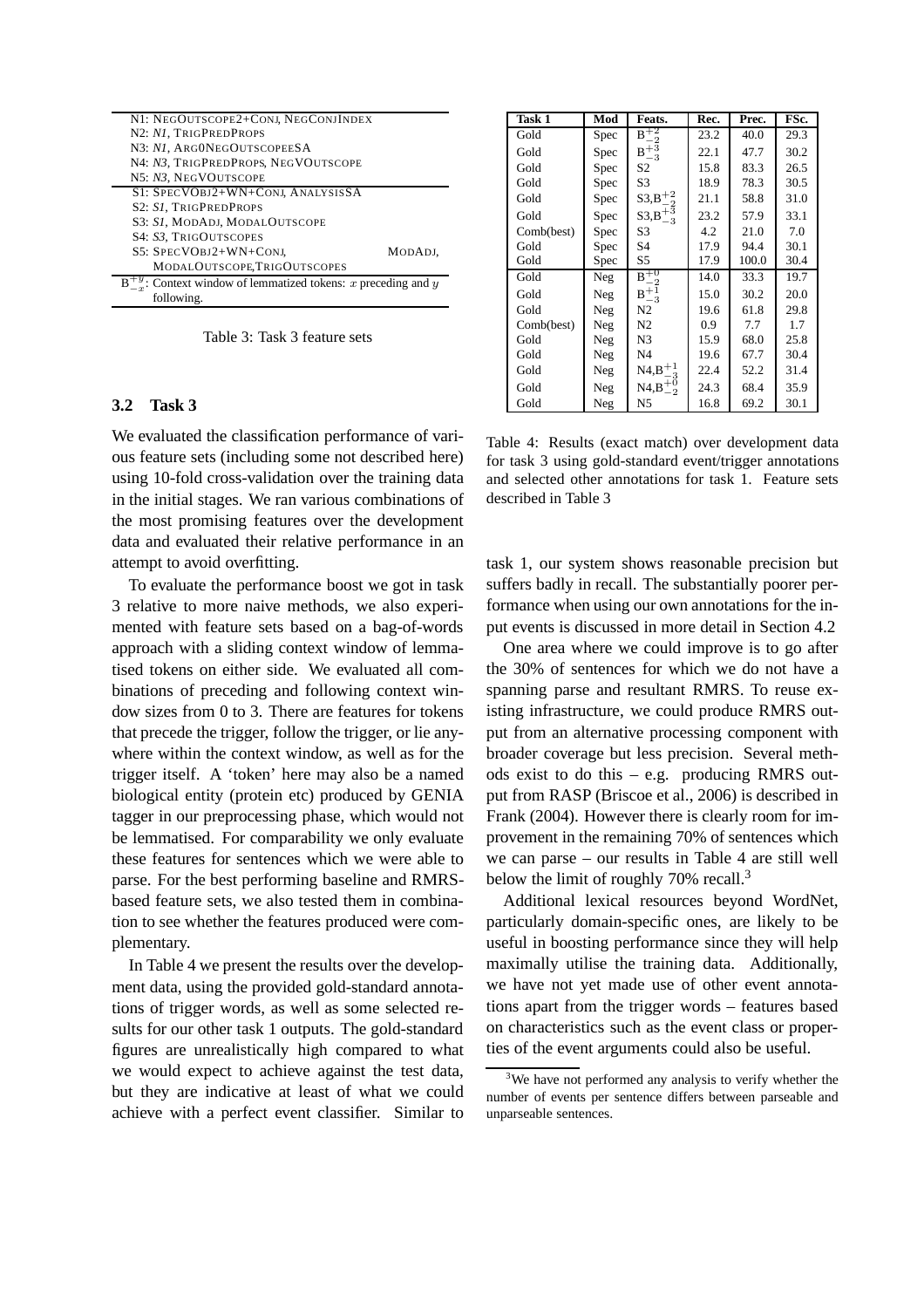| <b>System</b>           | Rec.  | Prec. | FSc.  |  |
|-------------------------|-------|-------|-------|--|
| <b>Combined (Best)</b>  | 17.44 | 39.99 | 24.29 |  |
| Combined (All)          | 24.36 | 30.87 | 27.23 |  |
| <b>CRF</b>              | 12.23 | 62.24 | 20.44 |  |
| $CRF$ (+ synt feats)    | 12.01 | 61.91 | 20.11 |  |
| $Look$ - $Up$           | 22.88 | 29.67 | 25.84 |  |
| Look-Up (freq $>= 20$ ) | 23.26 | 26.74 | 24.88 |  |
| Look-Up (freq $>=$ 30)  | 21.37 | 30.50 | 25.13 |  |

Table 5: Task 1 results with approximate span matching, recursive evaluation (our final submission is in bold)

## **4 Results**

### **4.1 Task 1**

Our experiments on the training and development set showed that our CRF++ was biased towards precision at the cost of recall, and for the look-up system the best F-score was obtained when aiming for high recall at the cost of lower precision. The best results were obtained when combining both approaches, and this was the composition of the system we submitted.

For our final submission, the CRF++ approach had a  $\pm 3$  word window, and all the features except for syntactic dependencies, which were found to harm performance. Our final look-up system relied on raw frequencies to choose candidate terms, and those above 24 occurrences in training data were included in the dictionary. For the combination, we observed that for most events the look-up system performed better (although the overall F-score was lower), and we decided to use the CRF++ output only for the events that showed better performance than the look-up system (TRANSCRIPTION, GENE EXPRESSION, and POSITIVE REGULATION).

The results over the test data for our final submission and the main variants we explored are shown in Table 5. We can see that the CRF performed poorly, with very low recall over the test set, in contrast with the development results, where the higher recall resulted in a higher F-score than the look-up approach. The best of our systems was the full combination of CRF and the look-up tagger, with a 27.23% F-score.

The results for each event separately are given in Table 6. The system performs much worse on regulation events, due to the difficulty of having to cor-

| <b>Event Class</b>  | Rec.  | Prec. | FSc.  |
|---------------------|-------|-------|-------|
| Localization        | 25.86 | 65.22 | 37.04 |
| Binding             | 17.00 | 28.92 | 21.42 |
| Gene-expression     | 45.71 | 69.18 | 55.05 |
| Transcription       | 34.31 | 26.26 | 29.75 |
| Protein-catabolism  | 42.86 | 85.71 | 57.14 |
| Phosphorylation     | 45.19 | 64.21 | 53.04 |
| EVT-TOTAL           | 35.84 | 53.15 | 42.81 |
| Regulation          | 15.46 | 13.24 | 14.26 |
| Positive-regulation | 13.84 | 14.82 | 14.31 |
| Negative-regulation | 12.14 | 20.44 | 15.23 |
| <b>REG-TOTAL</b>    | 13.73 | 15.31 | 14.48 |
| <b>ALL-TOTAL</b>    | 24.36 | 30.87 | 27.23 |

Table 6: Results for the different events from our combined system. Averaged scores for single events, regulations, and all.

rectly identify other events in the near context.

#### **4.2 Task 3**

For testing, we repurposed all of the development data as training data and retrained our classifiers. The results in Table 7 were somewhat disappointing, but a drop in recall versus the equivalent run over the development data using oracle task 1 annotations was unsurprising and the ratio of this drop is within the bounds of what we would expect. The substantial drop in precision can similarly be explained by flow-on effects from our task 1 classification, a natural consequence of our pipeline architecture. It is quite possible for our system to identify false positive events as being modified; in the online evaluation system, these classifications of non-existent events reduce our precision in task 3.

In the feature engineering stage, we primarily used the oracle data for task 1 to maximise the amount of training data available. We felt that if we were to use our task 1 classifications for events and trigger words, the effectively lower number of training instances would only hurt performance. However this possibly led to bias towards features which were more useful for classifying events that we couldn't successfully classify in task 1. The development set shows similar performance drops under these conditions in Table 4.

It is also possible that our features work reasonably but that our classification engine trained over the oracle data simply learnt the wrong parameters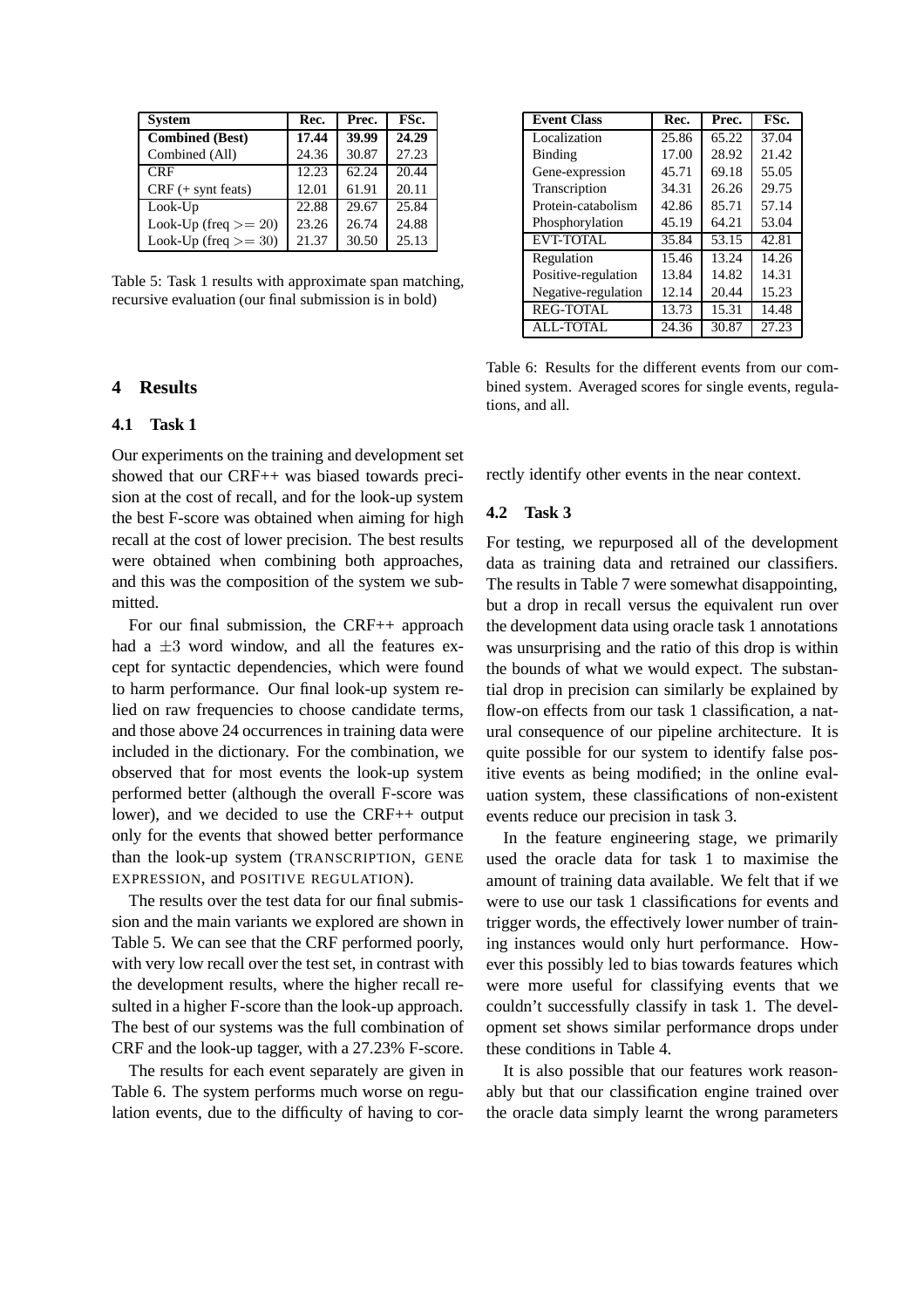| Task 1     | Mod | Fts.                | Rec. | Prec. | FSc. |
|------------|-----|---------------------|------|-------|------|
| Comb(Best) | Spc | $B_{\pm 3}$<br>$-3$ | 2.88 | 12.24 | 4.67 |
| Comb(Best) | Spc | S <sub>2</sub>      | 4.33 | 37.50 | 7.76 |
| Comb(Best) | Spc | S3                  | 4.81 | 30.30 | 8.30 |
| Comb(All)  | Spc | S3                  | 5.29 | 26.19 | 8.80 |
| Comb(Best) | Spc | $S3, B_{-3}^{+3}$   | 4.81 | 14.08 | 7.17 |
| Comb(Best) | Spc | S4                  | 3.85 | 27.59 | 6.75 |
| Comb(Best) | Spe | S5                  | 3.85 | 27.59 | 6.75 |
| Comb(Best) | Neg | $B_{-1}^{+3}$       | 3.96 | 25.00 | 6.84 |
| Comb(Best) | Neg | N2                  | 5.29 | 34.48 | 9.17 |
| Comb(All)  | Neg | N <sub>2</sub>      | 5.73 | 30.00 | 9.62 |
| Comb(Best) | Neg | N <sub>3</sub>      | 5.29 | 27.78 | 8.88 |
| Comb(Best) | Neg | N4                  | 5.29 | 34.48 | 9.17 |
| Comb(Best) | Neg | $NA, B^{+0}_{-2}$   | 4.85 | 28.12 | 8.27 |
| Comb(All)  | Neg | N4                  | 5.73 | 27.27 | 9.47 |
| Comb(Best) | Neg | N5                  | 5.29 | 29.41 | 8.96 |

Table 7: Results over test data for task 3 using goldstandard event annotations (approx recursive matching), showing which set of trigger word classifications from task 1 was used as input (submitted results in bold). Feature sets described in table 3

for the events we had identified correctly in task 1. We could check this by training a classifier using our task 1 event classifications combined with the gold-standard trigger annotations. However combining the gold-standard annotations for task 3 with the classifier outputs of task 1 is non-trivial and was not attempted due to time constraints. It also would have been instructive to calculate a ceiling on our task 3 performance given our performance in task 1 – i.e. how many modifications we could have correctly identified with a perfect task 3 classifier, but we were not able to show this for similar reasons.

# **5 Conclusions**

Our analysis of task 1 seemed to indicate that the scarcity of training instances was the main reason for the low recall of CRFs. The look-up system contributed to increase the recall, but at the cost of lower precision. In order to improve this module we plan to find ways to extend the training data automatically in a bootstrapping process.

Another limitation of our system is the eventconstruction module, which follows simple rules and performs poorly on regulation events. For this subtask we plan to extend the rule set and apply optimisation techniques, following the lessons learned in error analysis.

In task 3 we investigated the application of a pre-

cise, general-purpose grammar over this domain, and were relatively successful. However, while the parse coverage for task 3 is very respectable for a precision grammar on comparatively difficult material, it is clearly unwise to throw away 30% of sentences, so a method to extract features from these is desirable. Further sources of data would also be useful, such as data from the event annotations themselves, and additional lexical resources tailored to the biomedical domain.

We have also shown the syntactico-semantic output of a deep parser, in the form of an RMRS, can be beneficial in such a task compared with a more naive approach based on bags of words within a sliding context window. From Table 4, for negation, the syntactic features provided substantial performance gains over the best set of baseline parameters we could find. For speculation the evidence here is less compelling, with similar scores from both approaches. Over test data in Table 7, the the deep methods showed superior performance, albeit over a smaller number of instances. Regardless, the RMRS still has some advantages, giving (unsurprisingly) higher precision than the baseline methods. Combining naive and deep features does tend to give slightly higher performance than either of the inputs over the development data (although not over the test data, perhaps due to the poorer performance of naive methods), suggesting that the two approaches identify slightly different kinds of modification.

Our system suffered from the pipeline approach – there was no way to recover from an incorrect classification in task 1, resulting in greatly reduced precision and recall in task 3. It is possible that a carefully constructed integrated system could annotate events for trigger words and argument at the same time as modification, with features shared between the two, which may avoid some of these issues.

# **Acknowledgements**

We wish to thank Rebecca Dridan, Dan Flickinger and Lawrence Cavedon for their advice. NICTA is funded by the Australian Government as represented by the Department of Broadband, Communications and the Digital Economy and the Australian Research Council through the ICT Centre of Excellence program.